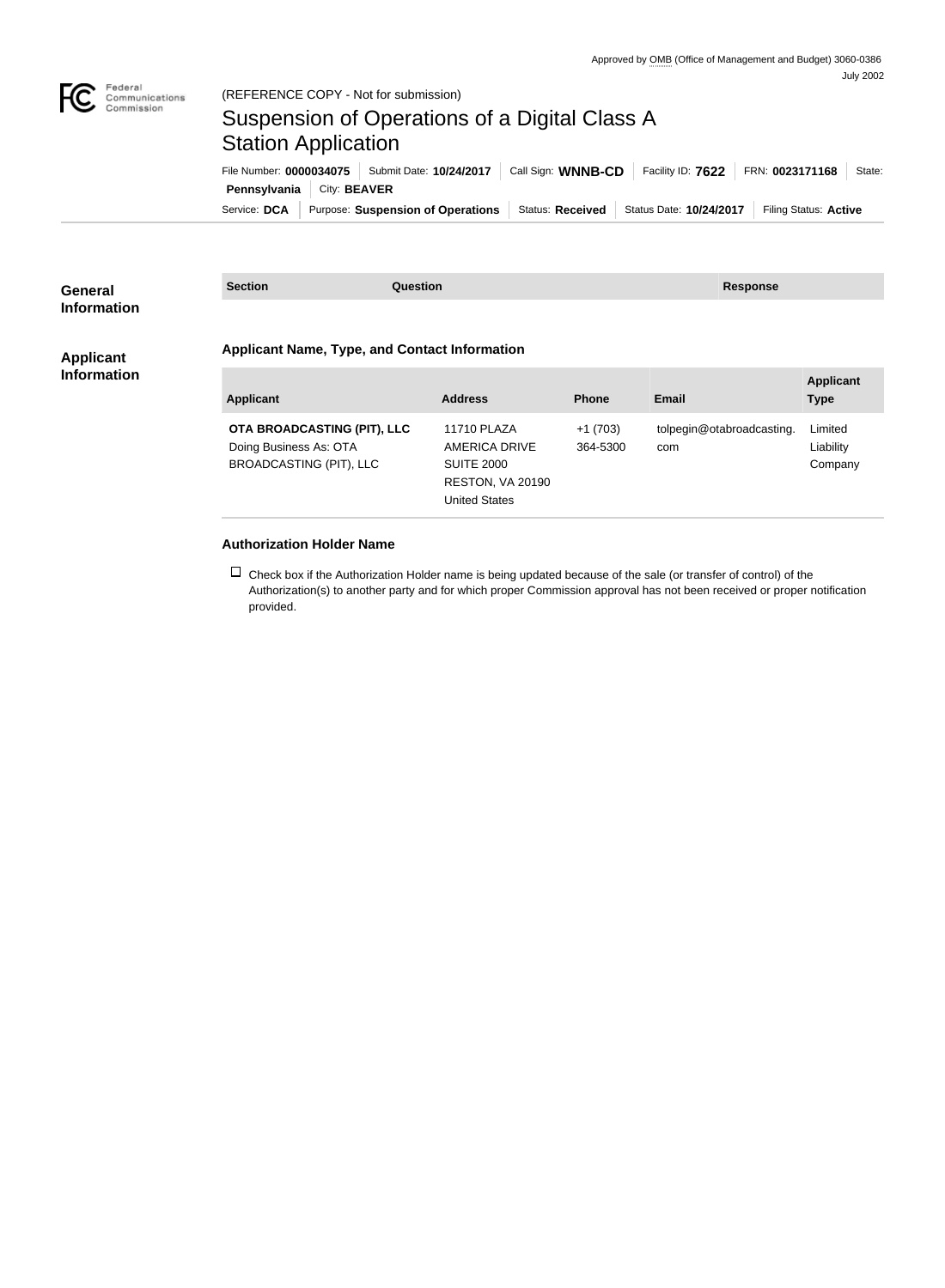| <b>Contact</b><br><b>Representatives</b><br>(2) | <b>Contact Name</b>                                                              | <b>Address</b>                                                                   | <b>Phone</b>          | <b>Email</b>                | <b>Contact Type</b>         |
|-------------------------------------------------|----------------------------------------------------------------------------------|----------------------------------------------------------------------------------|-----------------------|-----------------------------|-----------------------------|
|                                                 | Patricia M. Chuh<br>Wilkinson Barker Knauer,<br><b>LLP</b>                       | 2300 N Street NW<br>Suite 700<br>Washington, DC<br>20037<br><b>United States</b> | +1 (202) 783-<br>4141 | pchuh@wbklaw.com            | Legal Representative        |
|                                                 | <b>Lucinda Hutter Cavell</b><br>Consultant<br>Cavell Mertz & Associates.<br>Inc. | 7724 Donegan Drive<br>Manassas, VA 20109<br><b>United States</b>                 | +1 (703) 392-<br>9090 | ccavell@cavellmertz.<br>com | Technical<br>Representative |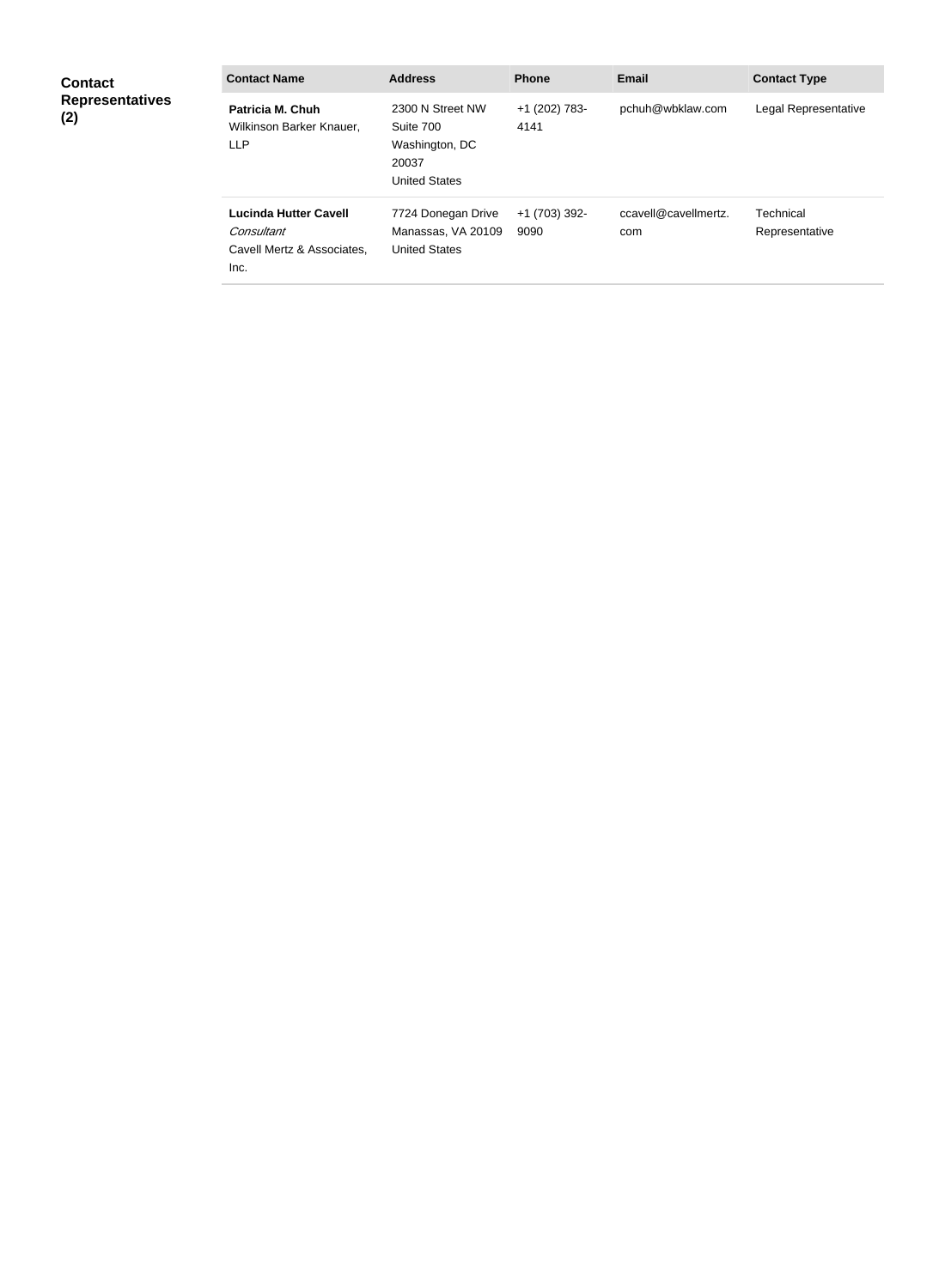| <b>Station Status</b> | Question                          | Response   |
|-----------------------|-----------------------------------|------------|
|                       | Date Station Suspended Operations | 10/25/2017 |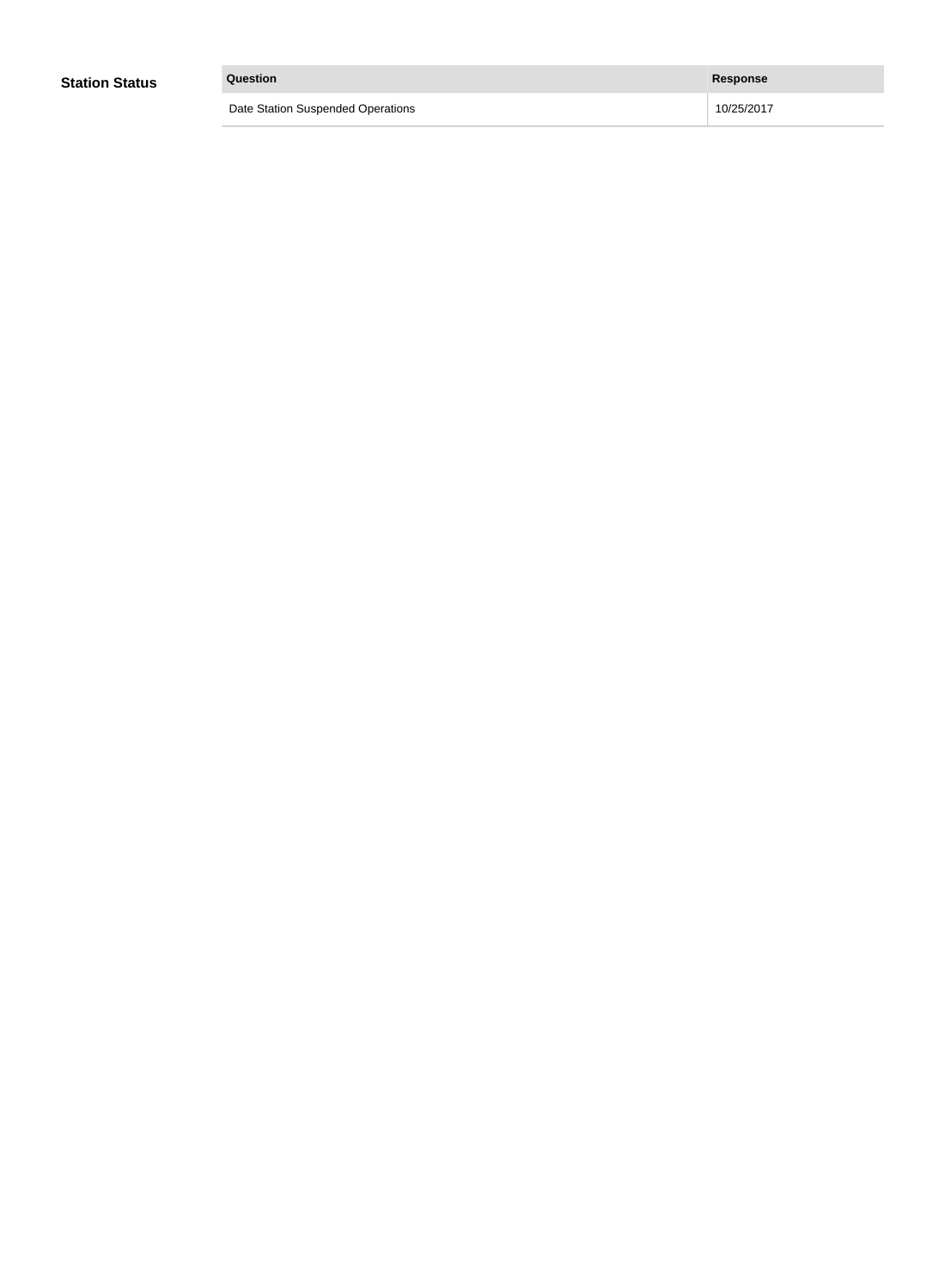|  |                                                   |                                                                                                                                                                                                                                                                                                                                                                                                                                                                                                                                                                                                                                                                                                                                                                                                                                                           | <b>Response</b>                                    |
|--|---------------------------------------------------|-----------------------------------------------------------------------------------------------------------------------------------------------------------------------------------------------------------------------------------------------------------------------------------------------------------------------------------------------------------------------------------------------------------------------------------------------------------------------------------------------------------------------------------------------------------------------------------------------------------------------------------------------------------------------------------------------------------------------------------------------------------------------------------------------------------------------------------------------------------|----------------------------------------------------|
|  | <b>General Certification</b><br><b>Statements</b> | The Applicant waives any claim to the use of any particular<br>frequency or of the electromagnetic spectrum as against the<br>regulatory power of the United States because of the<br>previous use of the same, whether by authorization or<br>otherwise, and requests an Authorization in accordance with<br>this application (See Section 304 of the Communications Act<br>of 1934, as amended.).                                                                                                                                                                                                                                                                                                                                                                                                                                                       |                                                    |
|  |                                                   | The Applicant certifies that neither the Applicant nor any<br>other party to the application is subject to a denial of Federal<br>benefits pursuant to §5301 of the Anti-Drug Abuse Act of<br>1988, 21 U.S.C. §862, because of a conviction for<br>possession or distribution of a controlled substance. This<br>certification does not apply to applications filed in services<br>exempted under §1.2002(c) of the rules, 47 CFR. See §1.<br>2002(b) of the rules, 47 CFR §1.2002(b), for the definition of<br>"party to the application" as used in this certification §1.2002<br>(c). The Applicant certifies that all statements made in this<br>application and in the exhibits, attachments, or documents<br>incorporated by reference are material, are part of this<br>application, and are true, complete, correct, and made in<br>good faith.   |                                                    |
|  | <b>Authorized Party to Sign</b>                   | <b>FAILURE TO SIGN THIS APPLICATION MAY RESULT IN</b><br>DISMISSAL OF THE APPLICATION AND FORFEITURE<br>OF ANY FEES PAID<br>Upon grant of this application, the Authorization Holder may<br>be subject to certain construction or coverage requirements.<br>Failure to meet the construction or coverage requirements<br>will result in automatic cancellation of the Authorization.<br>Consult appropriate FCC regulations to determine the<br>construction or coverage requirements that apply to the type<br>of Authorization requested in this application.<br>WILLFUL FALSE STATEMENTS MADE ON THIS FORM<br>OR ANY ATTACHMENTS ARE PUNISHABLE BY FINE AND<br>/OR IMPRISONMENT (U.S. Code, Title 18, §1001) AND/OR<br>REVOCATION OF ANY STATION AUTHORIZATION (U.S.<br>Code, Title 47, §312(a)(1)), AND/OR FORFEITURE (U.S.<br>Code, Title 47, §503). |                                                    |
|  |                                                   | I certify that this application includes all required and<br>relevant attachments.                                                                                                                                                                                                                                                                                                                                                                                                                                                                                                                                                                                                                                                                                                                                                                        | Yes                                                |
|  |                                                   | I declare, under penalty of perjury, that I am an authorized<br>representative of the above-named applicant for the<br>Authorization(s) specified above.                                                                                                                                                                                                                                                                                                                                                                                                                                                                                                                                                                                                                                                                                                  | <b>William Tolpegin</b><br>President<br>10/24/2017 |